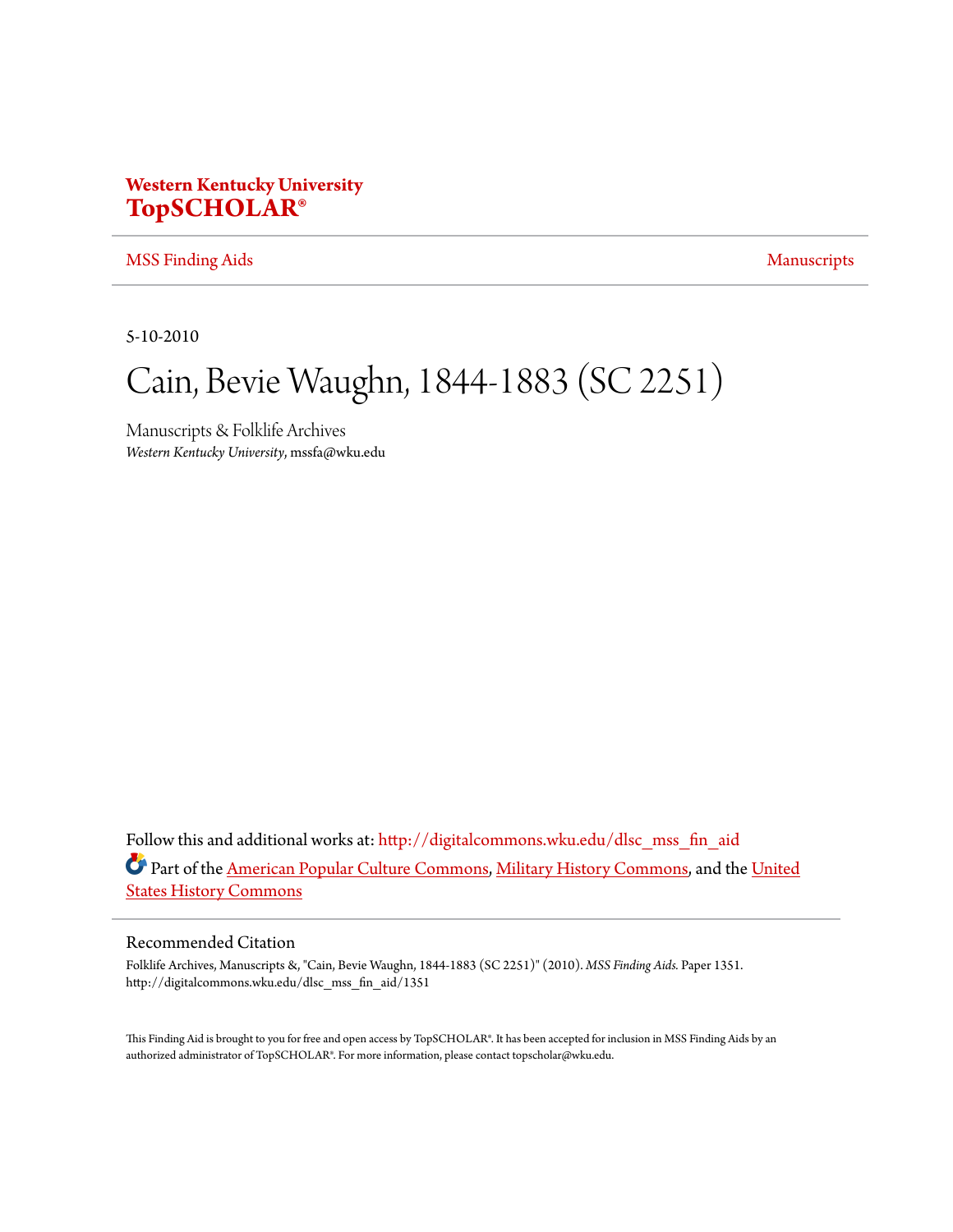Manuscripts & Folklife Archives Department of Library Special Collections Kentucky Library & Museum Western Kentucky University Bowling Green, KY 42101-1092

Descriptive Inventory

## **SC 2251 CAIN, Bevie Waughn, 1844-1883**

1 folder. 39 items. 1860-1867. Originals, photocopies.

1988.73.1

### **BIBLIOGRAPHIC RECORD**

| SC   | CAIN, Bevie Waughn, | 1860-1867 |
|------|---------------------|-----------|
| 2251 | 1844-1883           |           |

 Letters (31) from Cain to James M. Davis, written mostly during the Civil War from her home and school in Breckinridge County, Kentucky, and from Illinois. A strong Confederate sympathizer, Cain responds to Davis's support of the Union, criticizes President Abraham Lincoln, and opines freely on love, courtship and marriage. She also writes of mutual friends, family, and social and religious activities. Includes 3 additional letters to Davis from his father, sister, and a friend who writes of an opportunity to manage a store. Also includes brief typescripted summaries of the letters and Cain family information.

 1 folder. 39 items. Originals, photocopies. 1988.73.1

### **SUBJECT ANALYTICS**

Abolitionists – Attitudes toward, 1862-1865 Baptists – Breckinridge County – Relating to, 1862-1865 Cain family – Relating to Cain, Mary Walker (Hardaway), 1825-1850 – Relating to Cain, William Henry, Jr. – Relating to Child rearing – Comments about, 1864 Children – Relating to, 1862 Christmas – Relating to, 1861-1862, 1864 Churches – Breckinridge County – Relating to, 1861-1866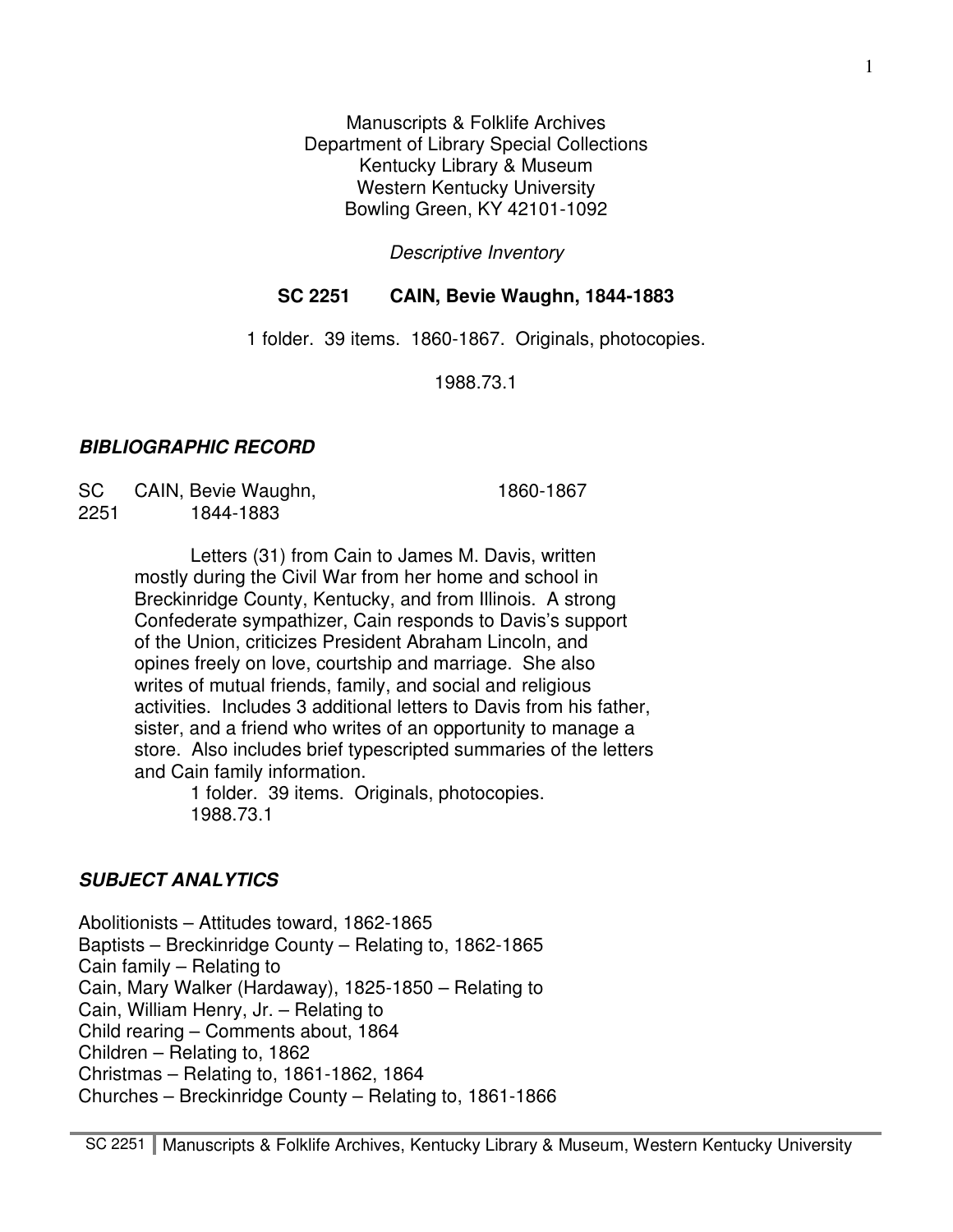Civil War, 1861-1865 – Campaigns, battles, military actions – Munfordville – Relating to, 1861 Civil War, 1861-1865 – Campaigns, battles, military actions – Shiloh – Relating to, 1862 Civil War, 1861-1865 – Comments about, 1861-1865 Civil War, 1861-1865 – Economic conditions, 1861, 1864-1865 Civil War, 1861-1865 – Guerrilla activities – Breckinridge County – Relating to, 1864-1865 Civil War, 1861-1865 – Music and songs – Relating to Civil War, 1861-1865 – Social life and customs, 1861-1864 Civil War, 1861-1865 – Union sympathizers – Relating to, 1863 Civil War, 1861-1865 – Women Civil War, 1861-1865 – Women – Confederate sympathizers Clarke, Marcellus Jerome, 1844-1865 – Relating to Clergy – Baptist – Breckinridge County – Relating to, 1861-1866 Clergy – Methodist – Breckinridge County – Relating to, 1861-1866 Courtship – Comments about, 1861-1864 Cullom, Allen G. Davis family – Relating to Davis, James M., b. 1842? – Letters to Davis, Phebe Davis, Sarah E. "Sallie" – Relating to Davis, Thomas, b. 1809? Death – Comments about, 1866 Dent, James – Relating to Drury, Fannie, d. 1866 – Relating to Dunlap, Lydia – Relating to Education – Breckinridge County – Relating to, 1861-1862 Emancipation Proclamation, 1863 – Comments about, 1863 Fires, 1865, 1866 Fishing, 1863 Fortune telling, 1863 Ghosts, 1862 Harding, Aaron, 1805-1875 – Relating to Henderson, Isabel "Belle" – Relating to Henderson, Olivia (Stith), d. 1861 – Relating to Johnson, Julia – Relating to Keath, Martha "Mattie," d. 1864 – Relating to Lewis, Sue – Relating to Lincoln, Abraham, Pres. U.S., 1809-1865 – Comments about, 1861, 1863, 1864 Locust Grove Seminary – Breckinridge County – Relating to, 1861-1862 Love – Comments about, 1861-1863 Mammoth Cave – Relating to, 1862 Marriage – Comments about, 1861-1863 McClellan, George Brinton, 1826-1885 – Comments about, 1864 Medicine – Prescriptions and remedies, 1860 Methodists – Breckinridge County – Relating to, 1861-1866 Morgan, John Hunt, 1825-1864 – Comments about, 1863 Orendorff, Eddie – Relating to